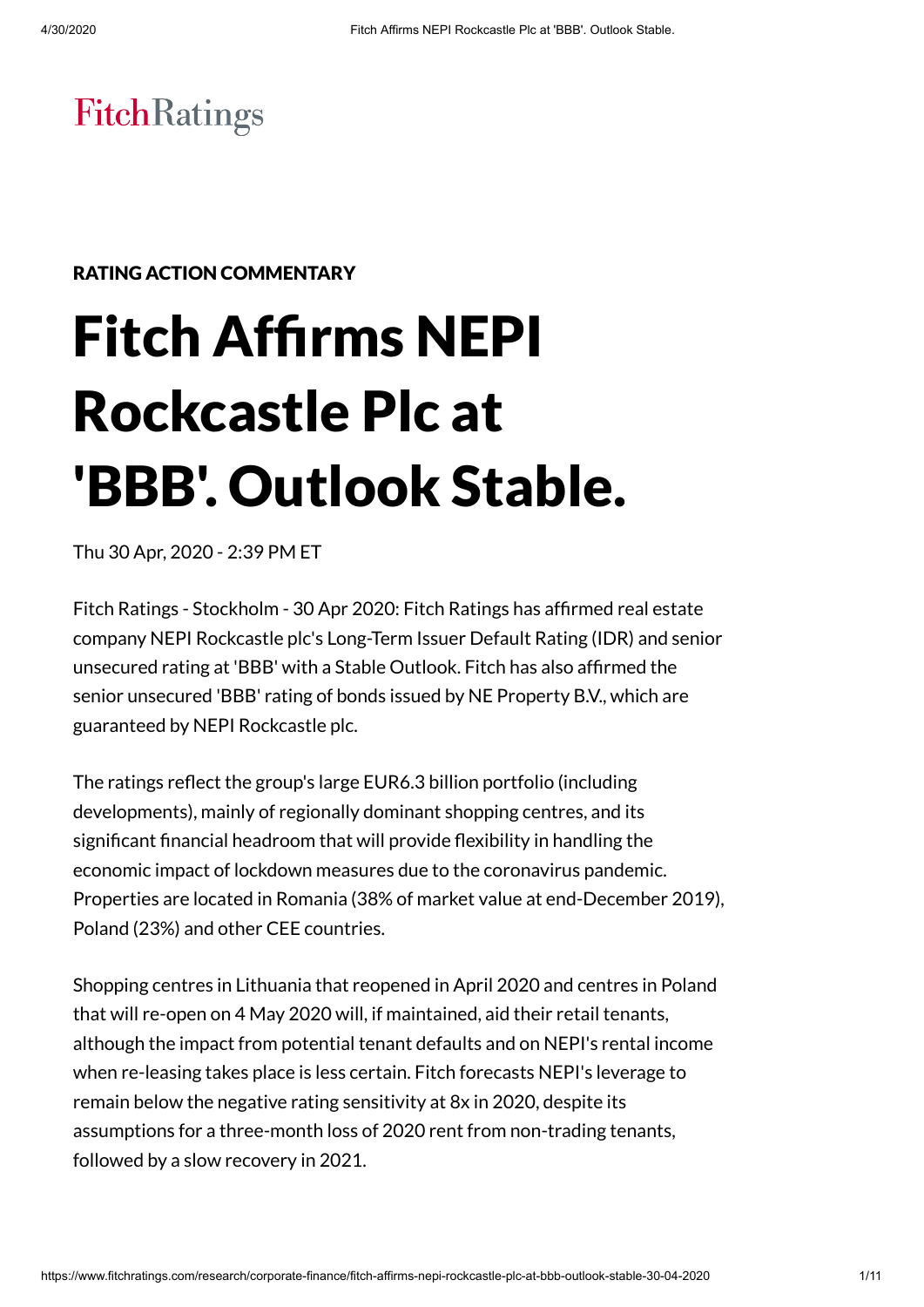# KEY RATING DRIVERS

Weakened Retail Prospects: Government-introduced social distancing measures are curtailing retail activity in jurisdictions where NEPI's assets are located. In most countries, non-essential shops have been closed and only food stores, pharmacies and parapharmacies can operate. Fitch believes that prolonged closures will pressure retail tenants and some of them may not survive, despite governments' offered aid. Even when trading restrictions are lifted, the general economic downturn may cause the rebound in retailers' sales to pre-crisis levels to take longer than expected. Fitch believes that this bleak prospect will result in weaker demand for retail space, leading to higher vacancies and lower rents.

Pressure on Tenants: NEPI's regionally dominant shopping centres host only a limited share of tenants who are exempt from shop opening restrictions. Nonetheless, at above 20% of total retail rent, as estimated by Fitch, this is a good foundation. The remaining rent is due from tenants whose shops are currently closed. These non-trading tenants are more likely to suffer from liquidity issues and potential tenant defaults, despite forms of government support in some countries. NEPI's large share of larger tenants, who are more likely to have the financial flexibility to better cope with a loss of revenue, will support its rental collection.

Operational Metrics under Pressure: NEPI had a strong performance in 2019. Occupancy rate was 98% at end-2019, and NEPI had a moderate 12% occupancy cost ratio and like-for-like net operating income growth at 6.2%, which is unlikely to be maintained in 2020. Only 8% of rents are due to re-set in 2020, compared to 18% in 2021. Weaker prospects for retail during the period of a weak economic recovery following the lockdown measures may put pressure on NEPI's operating metrics in the short- to medium-term.

We expect retail landlords, including NEPI, to concentrate on preserving occupancy to maintain retail vitality at its shopping centres and to be able to sustain footfall and tenant sales. This may come at the expense of delayed or even falling rents. Tenants with euro-denominated rents in countries such as Romania, Poland or Hungary will be under additional pressure as rents become less affordable if the recent weakness in local currencies remains.

Financial Metrics Headroom: Fitch forecasts net debt/EBITDA to remain below 7x at end-2020, despite factoring in a three-month rent loss from non-trading retail tenants. This is well within Fitch's negative rating sensitivity of 8.0x. In 2021 and 2022 leverage is projected to recover and stay around 5.5x. Actual leverage will vary depending on the length and severity of the lockdown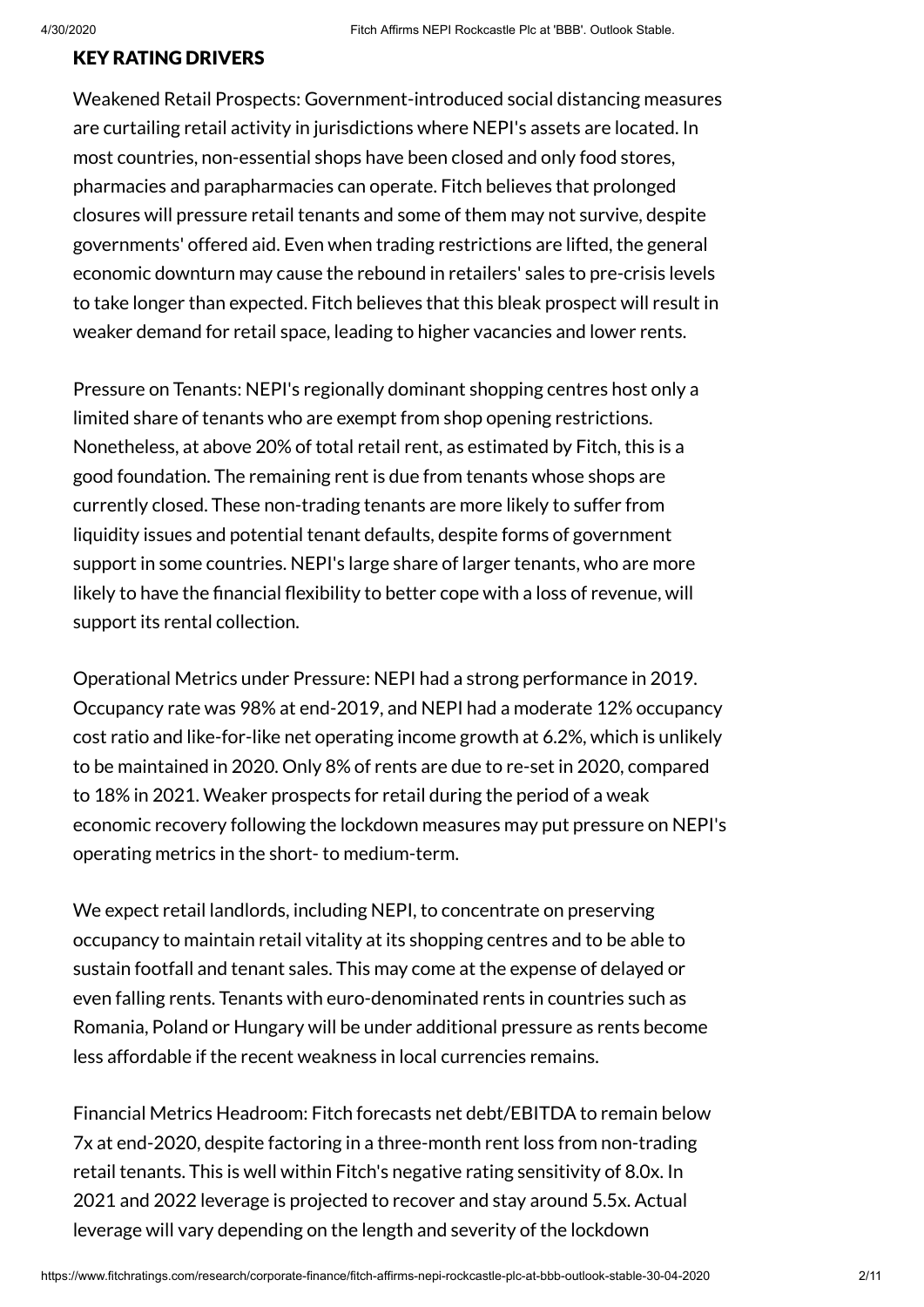restrictions, the resilience of the tenant base, and the scope of measures to preserve cash such as curtailing capex, reducing non-essential operating expenses and adjusting dividends. NEPI's 2019 EBITDA net interest cover is healthy at 8.1x.

# DERIVATION SUMMARY

NEPI's property portfolio of EUR6.3 billion (including developments) across nine countries in CEE is larger and more geographically diversified than that of fellow CEE peers such as Atrium European Real Estate Limited's (BBB/Stable) EUR2.4 billion portfolio and the EUR2.4 billion office-focused portfolio held by Globalworth Real Estate Investments Limited (BBB-/Stable).

NEPI's conservative financial profile is demonstrated by its low Fitch-calculated loan-to-value of 34%. Its end-2019 net debt/EBITDA at 5.6x is due in part to its higher-income-yielding assets. The resulting financial profile is stronger than Atrium's and Globalworth's. However, the majority of Atrium's assets are located in countries rated 'A-' and above, whereas the lower average country risk rating of NEPI's exposure is more similar to that of Globalworth.

Western European peers such as Hammerson plc (BBB/Stable) or British Land Company PLC (The) (A-/Stable) have assets located in the more mature Western European markets where income yields are tighter, and their resultant financial metrics are therefore not directly comparable with CEE entities.

# KEY ASSUMPTIONS

Our Rating Approach for Fitch's Rating Case During the Coronavirus Crisis is:

2020 Rental Income: For retail property companies Fitch is modelling a standard 25% loss of rental income, representing the three months of lost rent from April to June 2020. This is reduced to around 14% based on Fitch's estimate of the share of retail tenants that are open for trading and the rents from the group's less-affected office and industrial tenants.

In subsequent years, rental income may be lower because of several factors, including the resilience of the tenant mix, which takes into account whether tenants will recover some sales or whether they have permanently lost sales; retailers that are vulnerable to insolvency; property companies with high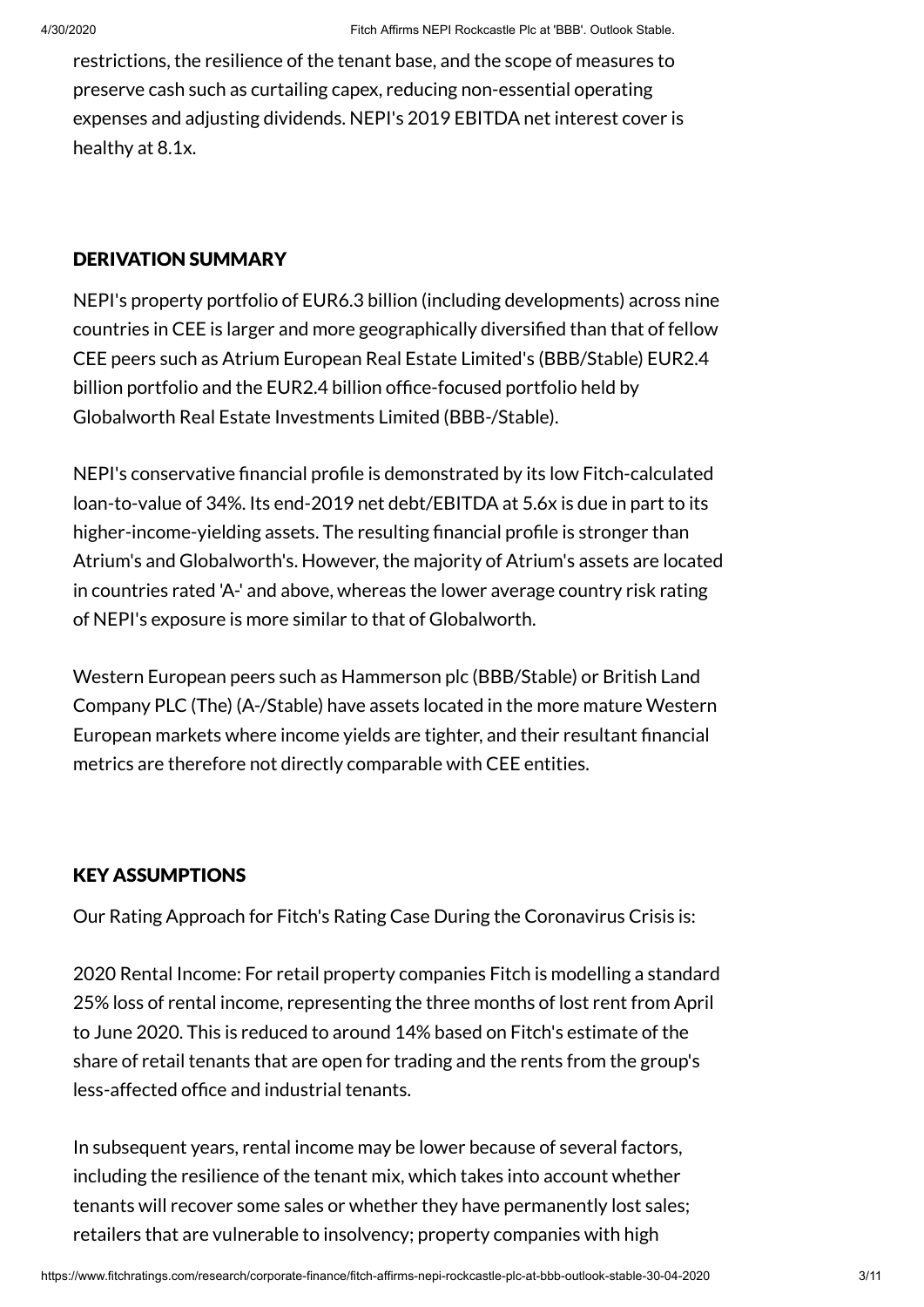exposure to lease expiries in 2021 and 2022 that may see lower rents due to weaker market conditions; and retail portfolios with a high occupancy cost ratio and high rents that are more vulnerable to the weaker retailer environment.

Including portfolio rotation and developments coming on-stream in 2020, Fitch has assumed around a net 1% increase in NEPI's 2021 rents compared with its unaffected 2019 income.

Dividends: Many companies have announced the cancellation of the latest (quarterly) dividend payment. This conserves cash. Unconstrained by its REIT status, NEPI has flexibility related to its dividend pay-out. Fitch has assumed over EUR200 million in dividends in 2020.

Capex: For liquidity and practical purposes, most property companies' capex has been, or will be, curtailed, and development projects deferred. Fitch has assumed a lower capex of around EUR140 million in 2020 for NEPI, although the company has significant flexibility to reduce this figure further.

Disposals: No disposals are forecasted for NEPI in 2020.

### RATING SENSITIVITIES

Factors that could, individually or collectively, lead to positive rating action/upgrade:

- Continuing the expansion and positive geographical diversification of the portfolio, while maintaining similar occupancy rates, current conservative financial profile, and like-for-like rental growth

- Proportional increase to higher-rated countries in the portfolio, either through expansion or through ratings upgrades

- Net debt/EBITDA below 7.0x on a sustained basis

- Average debt maturity no shorter than five years

Factors that could, individually or collectively, lead to negative rating action/downgrade:

- Material expansion into new or existing non-investment-grade countries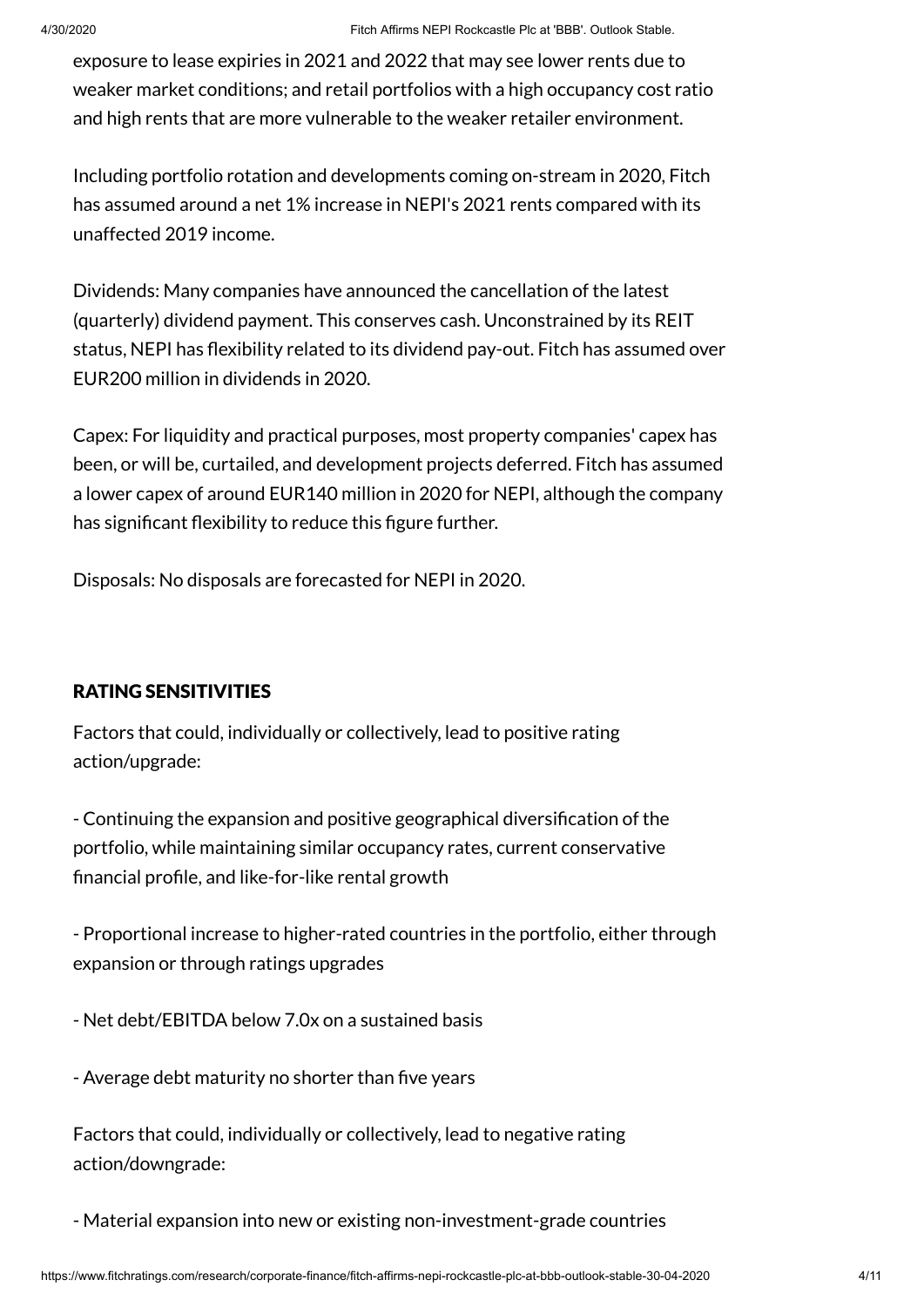- Significant deterioration of operating metrics on a sustained basis, such as higher vacancies

- Increase in leverage with such metrics as loan-to-value (adjusted net debt/investment properties) consistently exceeding 45% or net debt/EBITDA surpassing 8.0x on a sustained basis

- A liquidity score below 1.25x on a sustained basis

# BEST/WORST CASE RATING SCENARIO

International scale credit ratings of Non-Financial Corporate issuers have a bestcase rating upgrade scenario (defined as the 99th percentile of rating transitions, measured in a positive direction) of three notches over a three-year rating horizon; and a worst-case rating downgrade scenario (defined as the 99th percentile of rating transitions, measured in a negative direction) of four notches over three years. The complete span of best- and worst-case scenario credit ratings for all rating categories ranges from 'AAA' to 'D'. Best- and worst-case scenario credit ratings are based on historical performance. For more information about the methodology used to determine sector-specific best- and worst-case scenario credit ratings, visit <https://www.fitchratings.com/site/re/10111579>.

# LIQUIDITY AND DEBT STRUCTURE

Comfortable Liquidity: At end-2019, NEPI had a EUR209 million cash balance and EUR575 million of available revolving credit facilities, but EUR10 million of debt due in 2020. During 1Q20, NEPI repaid EUR198 million of notes due in February 2021, leaving EUR250 million of debt maturing in 2021. The remaining maturities are comfortably covered by readily available cash and committed available bank lines.

# REFERENCES FOR SUBSTANTIALLY MATERIAL SOURCE CITED AS KEY DRIVER OF RATING

The principal sources of information used in the analysis are described in the Applicable Criteria.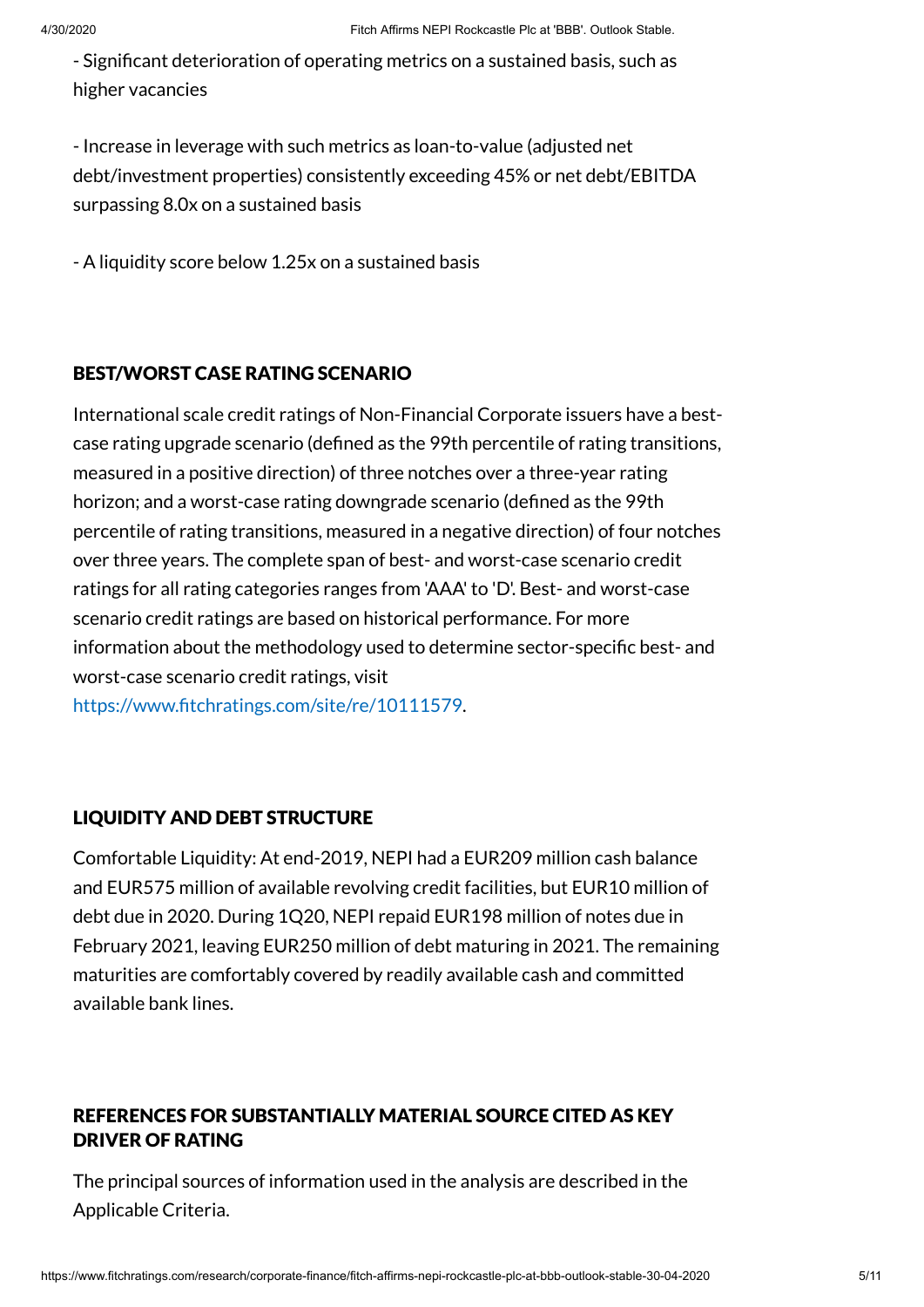#### ESG CONSIDERATIONS

ENTITY/DEBT RATING

The highest level of ESG credit relevance, if present, is a score of 3. This means ESG issues are credit-neutral or have only a minimal credit impact on the entity(ies), either due to their nature or to the way in which they are being managed by the entity(ies). For more information on Fitch's ESG Relevance Scores, visit [www.fitchratings.com/esg.](http://www.fitchratings.com/esg)

# RATING ACTIONS

| <b>NEPI</b><br>Rockcastle plc | LT.<br><b>IDR</b> | <b>BBB</b> | Affirmed |
|-------------------------------|-------------------|------------|----------|
| senior<br>unsecured           | LT                | <b>BBB</b> | Affirmed |
| <b>NE Property</b><br>B.V.    |                   |            |          |
| senior<br>unsecured           | LT.               | <b>BBB</b> | Affirmed |

#### VIEW ADDITIONAL RATING DETAILS

# FITCH RATINGS ANALYSTS

**Fredric Liljestrand** Director Primary Rating Analyst +46 85510 9441 Fitch Ratings Espana S.A.U. (Spain) Nordic Region Filial Kungsgatan 8 Stockholm 111 43

#### **Pawel Jagiello**

Associate Director Secondary Rating Analyst +48 22 330 6707

# **John Hatton** Managing Director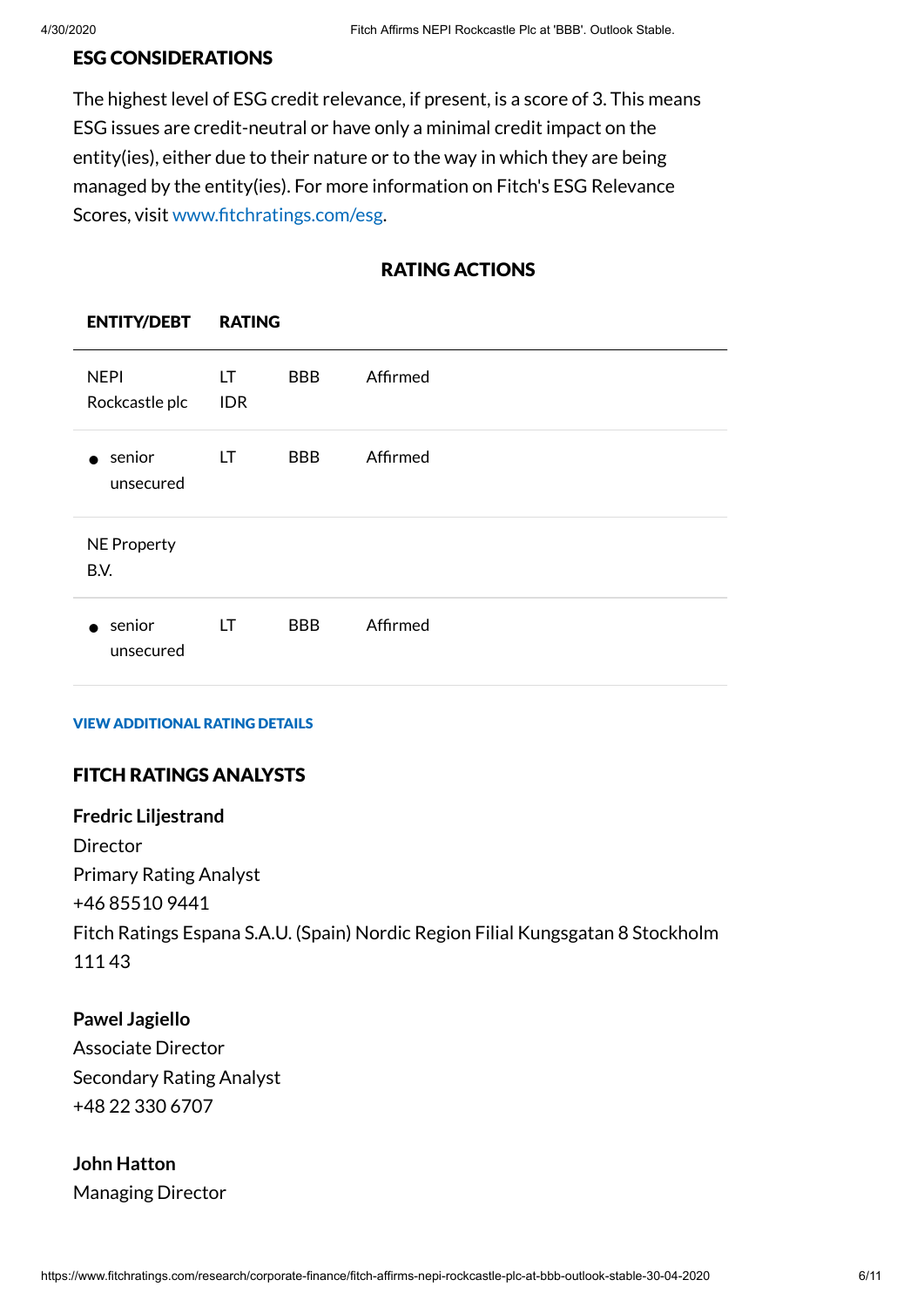Committee Chairperson +44 20 3530 1061

# MEDIA CONTACTS

**Adrian Simpson** London +44 20 3530 1010 adrian.simpson@thefitchgroup.com

Additional information is available on www.fitchratings.com

# APPLICABLE CRITERIA

Corporates Notching and Recovery [Ratings Criteria](https://www.fitchratings.com/research/corporate-finance/corporates-notching-recovery-ratings-criteria-14-10-2019) (pub. 14 Oct 2019) (including rating assumption sensitivity) Corporate Rating Criteria (pub. 27 Mar 2020) (including rating [assumption](https://www.fitchratings.com/research/corporate-finance/corporate-rating-criteria-27-03-2020) sensitivity)

# APPLICABLE MODELS

Numbers in parentheses accompanying applicable model(s) contain hyperlinks to criteria providing description of model(s).

Corporate Monitoring & Forecasting Model (COMFORT Model), v7.9.0 ([1\)](https://www.fitchratings.com/site/re/968880)

# ADDITIONAL DISCLOSURES

[Dodd-Frank](https://www.fitchratings.com/research/corporate-finance/fitch-affirms-nepi-rockcastle-plc-at-bbb-outlook-stable-30-04-2020/dodd-frank-disclosure) Rating Information Disclosure Form [Solicitation](#page-9-0) Status [Endorsement](https://www.fitchratings.com/regulatory) Policy

# ENDORSEMENT STATUS

NE Property B.V. EU Issued NEPI Rockcastle plc **EU** Issued

# DISCLAIMER

ALL FITCH CREDIT RATINGS ARE SUBJECT TO CERTAIN LIMITATIONS AND DISCLAIMERS. PLEASE READ THESE LIMITATIONS AND DISCLAIMERS BY FOLLOWING THIS LINK: [HTTPS://WWW.FITCHRATINGS.COM/UNDERSTANDINGCREDITRATINGS](https://www.fitchratings.com/UNDERSTANDINGCREDITRATINGS). IN ADDITION, THE FOLLOWING [HTTPS://WWW.FITCHRATINGS.COM/RATING-](https://www.fitchratings.com/rating-definitions-document)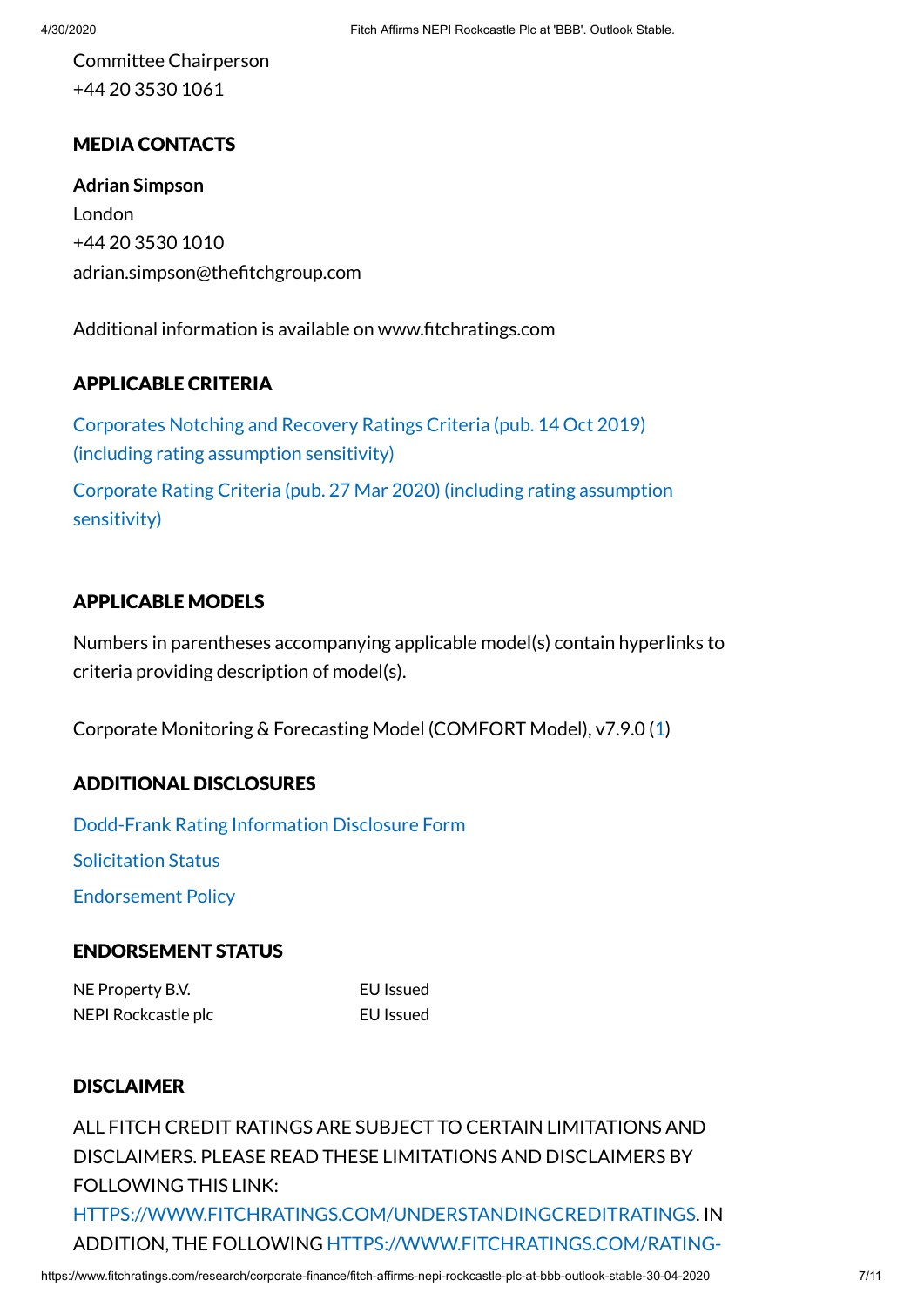[DEFINITIONS-DOCUMENT](https://www.fitchratings.com/rating-definitions-document) DETAILS FITCH'S RATING DEFINITIONS FOR EACH RATING SCALE AND RATING CATEGORIES, INCLUDING DEFINITIONS RELATING TO DEFAULT. PUBLISHED RATINGS, CRITERIA, AND METHODOLOGIES ARE AVAILABLE FROM THIS SITE AT ALL TIMES. FITCH'S CODE OF CONDUCT, CONFIDENTIALITY, CONFLICTS OF INTEREST, AFFILIATE FIREWALL, COMPLIANCE, AND OTHER RELEVANT POLICIES AND PROCEDURES ARE ALSO AVAILABLE FROM THE CODE OF CONDUCT SECTION OF THIS SITE. DIRECTORS AND SHAREHOLDERS RELEVANT INTERESTS ARE AVAILABLE AT

[HTTPS://WWW.FITCHRATINGS.COM/SITE/REGULATORY](https://www.fitchratings.com/site/regulatory). FITCH MAY HAVE PROVIDED ANOTHER PERMISSIBLE SERVICE TO THE RATED ENTITY OR ITS RELATED THIRD PARTIES. DETAILS OF THIS SERVICE FOR RATINGS FOR WHICH THE LEAD ANALYST IS BASED IN AN EU-REGISTERED ENTITY CAN BE FOUND ON THE ENTITY SUMMARY PAGE FOR THIS ISSUER ON THE FITCH WEBSITE.

#### READ LESS

#### COPYRIGHT

Copyright © 2020 by Fitch Ratings, Inc., Fitch Ratings Ltd. and its subsidiaries. 33 Whitehall Street, NY, NY 10004. Telephone: 1-800-753-4824, (212) 908-0500. Fax: (212) 480-4435. Reproduction or retransmission in whole or in part is prohibited except by permission. All rights reserved. In issuing and maintaining its ratings and in making other reports (including forecast information), Fitch relies on factual information it receives from issuers and underwriters and from other sources Fitch believes to be credible. Fitch conducts a reasonable investigation of the factual information relied upon by it in accordance with its ratings methodology, and obtains reasonable verification of that information from independent sources, to the extent such sources are available for a given security or in a given jurisdiction. The manner of Fitch's factual investigation and the scope of the third-party verification it obtains will vary depending on the nature of the rated security and its issuer, the requirements and practices in the jurisdiction in which the rated security is offered and sold and/or the issuer is located, the availability and nature of relevant public information, access to the management of the issuer and its advisers, the availability of pre-existing thirdparty verifications such as audit reports, agreed-upon procedures letters, appraisals, actuarial reports, engineering reports, legal opinions and other reports provided by third parties, the availability of independent and competent third- party verification sources with respect to the particular security or in the particular jurisdiction of the issuer, and a variety of other factors. Users of Fitch's ratings and reports should understand that neither an enhanced factual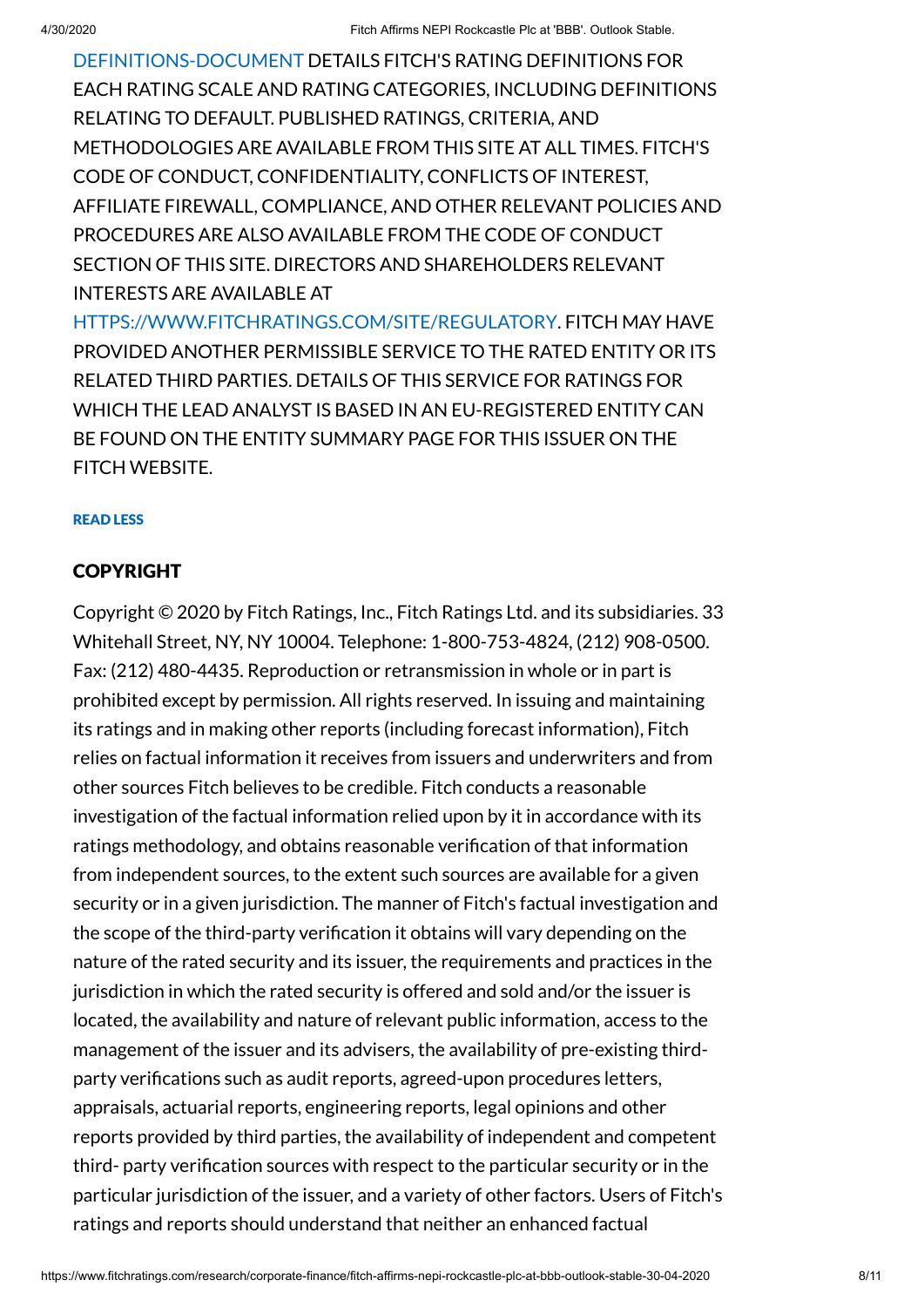investigation nor any third-party verification can ensure that all of the information Fitch relies on in connection with a rating or a report will be accurate and complete. Ultimately, the issuer and its advisers are responsible for the accuracy of the information they provide to Fitch and to the market in offering documents and other reports. In issuing its ratings and its reports, Fitch must rely on the work of experts, including independent auditors with respect to financial statements and attorneys with respect to legal and tax matters. Further, ratings and forecasts of financial and other information are inherently forward-looking and embody assumptions and predictions about future events that by their nature cannot be verified as facts. As a result, despite any verification of current facts, ratings and forecasts can be affected by future events or conditions that were not anticipated at the time a rating or forecast was issued or affirmed. The information in this report is provided "as is" without any representation or warranty of any kind, and Fitch does not represent or warrant that the report or any of its contents will meet any of the requirements of a recipient of the report. A Fitch rating is an opinion as to the creditworthiness of a security. This opinion and reports made by Fitch are based on established criteria and methodologies that Fitch is continuously evaluating and updating. Therefore, ratings and reports are the collective work product of Fitch and no individual, or group of individuals, is solely responsible for a rating or a report. The rating does not address the risk of loss due to risks other than credit risk, unless such risk is specifically mentioned. Fitch is not engaged in the offer or sale of any security. All Fitch reports have shared authorship. Individuals identified in a Fitch report were involved in, but are not solely responsible for, the opinions stated therein. The individuals are named for contact purposes only. A report providing a Fitch rating is neither a prospectus nor a substitute for the information assembled, verified and presented to investors by the issuer and its agents in connection with the sale of the securities. Ratings may be changed or withdrawn at any time for any reason in the sole discretion of Fitch. Fitch does not provide investment advice of any sort. Ratings are not a recommendation to buy, sell, or hold any security. Ratings do not comment on the adequacy of market price, the suitability of any security for a particular investor, or the tax-exempt nature or taxability of payments made in respect to any security. Fitch receives fees from issuers, insurers, guarantors, other obligors, and underwriters for rating securities. Such fees generally vary from US\$1,000 to US\$750,000 (or the applicable currency equivalent) per issue. In certain cases, Fitch will rate all or a number of issues issued by a particular issuer, or insured or guaranteed by a particular insurer or guarantor, for a single annual fee. Such fees are expected to vary from US\$10,000 to US\$1,500,000 (or the applicable currency equivalent). The assignment, publication, or dissemination of a rating by Fitch shall not constitute a consent by Fitch to use its name as an expert in connection with any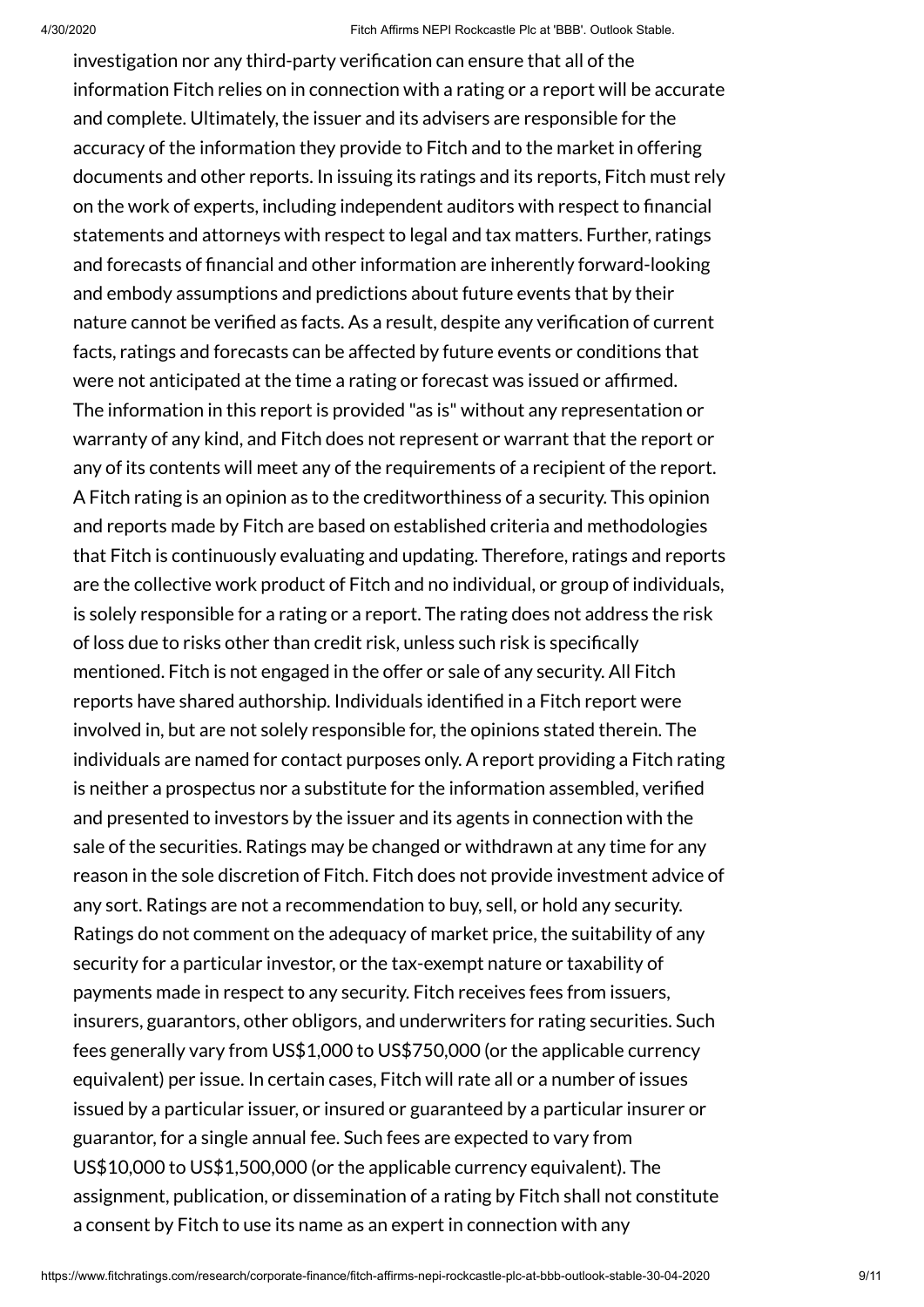4/30/2020 Fitch Affirms NEPI Rockcastle Plc at 'BBB'. Outlook Stable. registration statement filed under the United States securities laws, the Financial Services and Markets Act of 2000 of the United Kingdom, or the securities laws of any particular jurisdiction. Due to the relative efficiency of electronic publishing and distribution, Fitch research may be available to electronic subscribers up to three days earlier than to print subscribers. For Australia, New Zealand, Taiwan and South Korea only: Fitch Australia Pty Ltd holds an Australian financial services license (AFS license no. 337123) which authorizes it to provide credit ratings to wholesale clients only. Credit ratings information published by Fitch is not intended to be used by persons who are retail clients within the meaning of the Corporations Act 2001 Fitch Ratings, Inc. is registered with the U.S. Securities and Exchange Commission as a Nationally Recognized Statistical Rating Organization (the "NRSRO"). While certain of the NRSRO's credit rating subsidiaries are listed on Item 3 of Form NRSRO and as such are authorized to issue credit ratings on behalf of the NRSRO (see <https://www.fitchratings.com/site/regulatory>), other credit rating subsidiaries are not listed on Form NRSRO (the "non-NRSROs") and therefore credit ratings issued by those subsidiaries are not issued on behalf of the NRSRO. However, non-NRSRO personnel may participate in determining

#### READ LESS

#### <span id="page-9-0"></span>SOLICITATION STATUS

credit ratings issued by or on behalf of the NRSRO.

The ratings above were solicited and assigned or maintained at the request of the rated entity/issuer or a related third party. Any exceptions follow below.

#### ENDORSEMENT POLICY

Fitch's approach to ratings endorsement so that ratings produced outside the EU may be used by regulated entities within the EU for regulatory purposes, pursuant to the terms of the EU Regulation with respect to credit rating agencies, can be found on the EU Regulatory [Disclosures](https://www.fitchratings.com/regulatory) page. The endorsement status of all International ratings is provided within the entity summary page for each rated entity and in the transaction detail pages for all structured finance transactions on the Fitch website. These disclosures are updated on a daily basis.

Real Estate and [Homebuilding](https://www.fitchratings.com/real-estate-homebuilding) [Corporate](https://www.fitchratings.com/corporate-finance) Finance [Europe](https://www.fitchratings.com/region/europe) Isle of [Man](https://www.fitchratings.com/region/isle-of-man)

**[Netherlands](https://www.fitchratings.com/region/netherlands)**